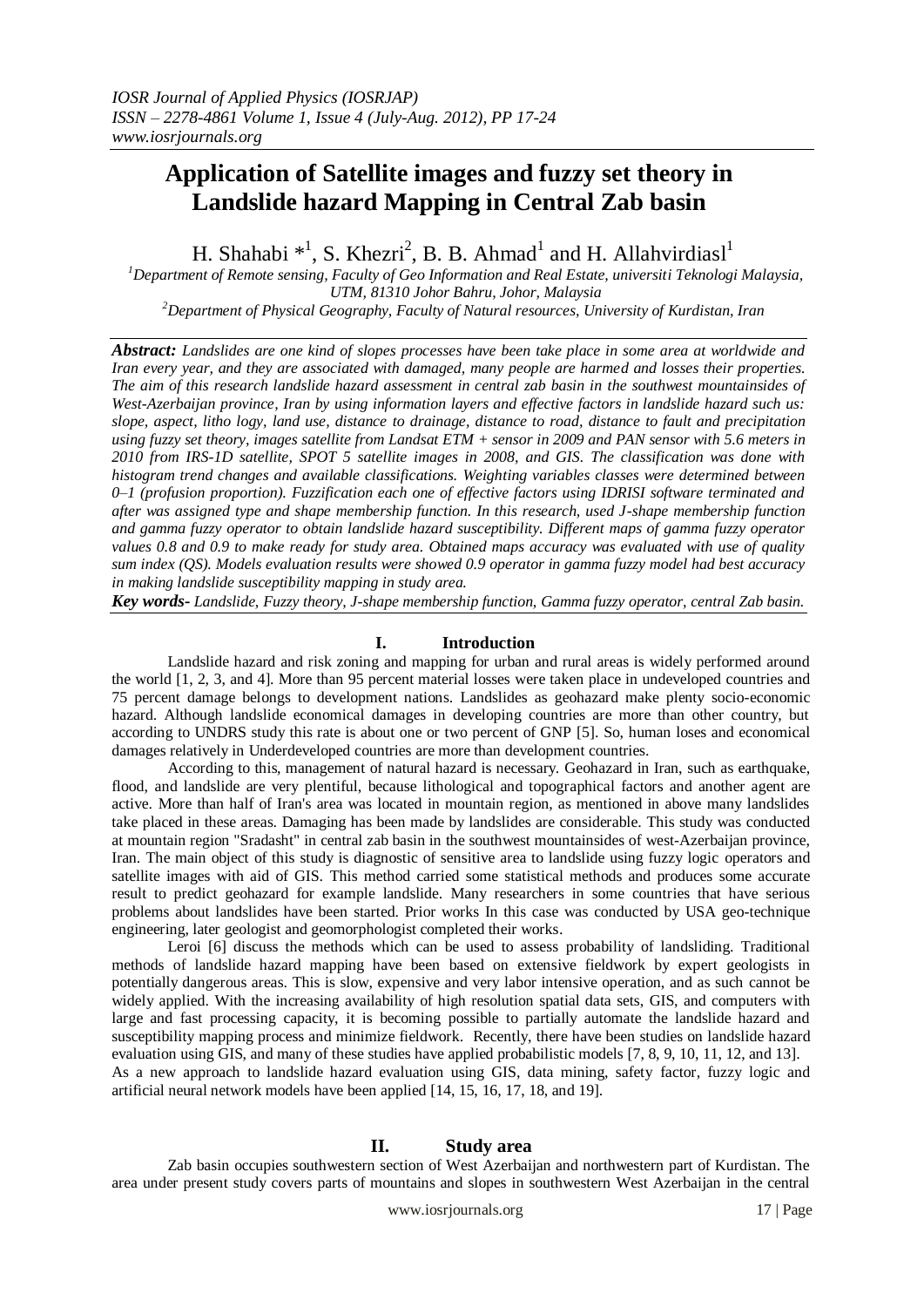portion of Zab basin between the latitudes of (36° 8' 25") N and (36° 26' 27") N and the longitudes of (45° 21' 21") E and (45° 40' 44") E. Central Zab basin has a north-south orientation and stretches almost 30km in eastwest direction. The study area covers some 520km<sup>2</sup> of its total area (Fig. 1). It is one of the settled geographical basins including a city, three towns or small cities, and over 80 villages [20]. Here, a north-west extension branches off from the east-west oriented ridges of Zab valley, creating a different landscape from that of the internal sections of Azerbaijan and Kurdistan. The major part of the study area is located in the Sanandaj-Sirjan zone and its east and eastern north parts located in the Mahabad- Khoy zone.

In aspect of tectonic since the region is located in major Zagros thrust direction, faults are the main causes of pit formation. The region morphology strongly affected by tectonic forces [21].



Fig.1. Geographical posation of study area

### **III. Material and Methods**

In landslide hazard zonation, the instable regional factors that their fluctuations were accompanied by differing frequencies of landslide events were defined as controlling factors in zonation.

In the first step, through compilation and investigation of 1:250000 geological map of sardasht, Rabat and Alan from National Geology Institute, geological status of the region was carefully studied (Geological map of the case study). After preparation of the map for litho logical units, they were digitalized. We used 1:50000 scale topographic maps supplied by Army Geography Organization, to prepare the Digital Elevation Model (DEM), slope map, slope aspect, distance to fault and their related layers. All elevation points and 100 meter counter curves and waterways of zab basin were digitalized and all the needed operations for using this information in Arc GIS environment were carried out. Through digitalized counter curves and elevation points and Interpolation technique, Digital Elevation Model prepared. Geological, topographical and plant cover maps, satellite images and the information about rainfalls were used for information processing in GIS environment. Another dataset was land use, which was interpreted from Landsat ETM+ image on the 21 April 2009, it was calibrated using field observations. Because of significant cloud coverage, results of the classification were edited and simplified by manual digitization. The interpreted images were then digitally processed to further modify the boundaries by supervision classification with ERDAS (Earth Resource Data Analysis System) software. landslide-inventory map of the study area was identified by SPOT 5 satellite on the 25 May 2008 Extensive field studies were used to check the size and shape of landslides, to identify the type of movements and the materials involved, and to determine the state of activity (active, dormant, etc.) of the landslides. A total of 23 landslides were identified in the study area (Fig. 2).



Fig. 2. Landslide Inventory map of Zab Basin

Layer of the roads on the satellite IRS-1D PAN imagery with a resolution of 5.6 m was obtained in 2010. At continue, layers prepared in this study in order to landslide hazard zonation by using different fuzzy operators like Fuzzy OR, Product fuzzy, Fuzzy algebraic product and fuzzy algebraic sum operator and fuzzy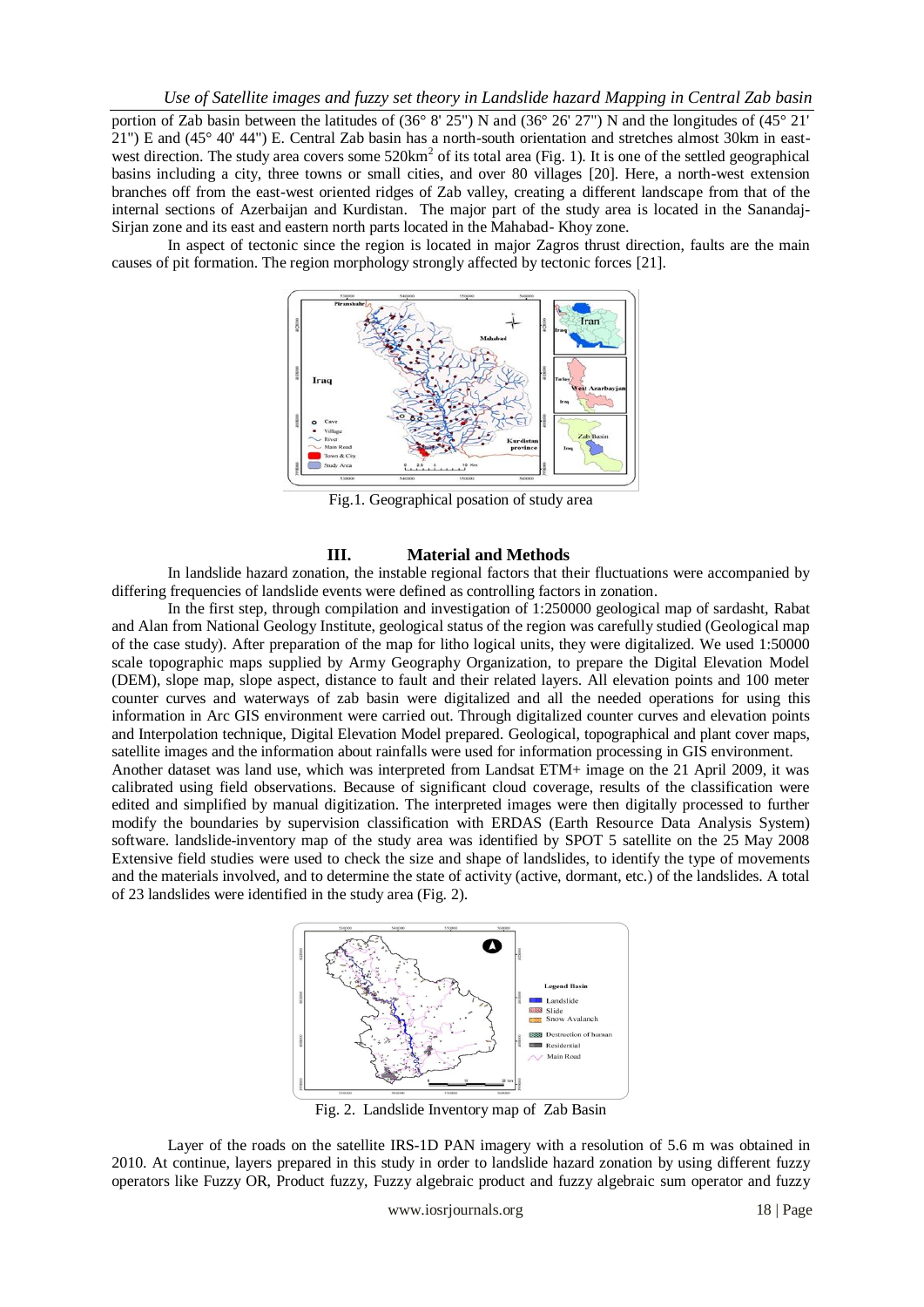gamma 0.8 and fuzzy gamma 0.9 were analyzed. After the independent variables affecting the occurrence of landslides were identified, the next step, independent variables were categorized and combined with layers landslide. Classes of weighting factors based on the slip occurred between 0 and 1 were determined in each category (frequency ratio method) and different weight maps were constructed. Finally, the prediction of potential landslide hazard zonation was done.

The fuzzy-logic method allows flexible combinations of weighted maps derived from any measurement scale. Given two or more maps with fuzzy-membership functions for the same set, five fuzzy operators, namely: 1) fuzzy-OR, 2) fuzzy-AND, 3) fuzzy algebraic sum, 4) fuzzy algebraic product, and 5) fuzzy-gamma, can be employed to combine membership values [22].

A script can be written in GIS to employ this method. Five fuzzy operators can be expressed mathematically as:

$$
\mu_{OR} = MAX(\mu_A, \mu_B, \mu_C, \dots) \quad \text{(Fuzzy OR)} \tag{1}
$$
\n
$$
\mu_{AND} = MIN(\mu_A, \mu_B, \mu_C, \dots) \quad \text{(Fuzzy AND)} \tag{2}
$$
\n
$$
\mu_{sum} = 1 - \prod_{i=1}^{n} (1 - \mu_i) \quad \text{(Fuzzy algebraic sum)} \tag{3}
$$
\n
$$
\mu_{product} = 1 - \prod_{i=1}^{n} \mu_i \quad \text{(Fuzzy algebraic product)} \tag{4}
$$

 $\mu_{\textit{\tiny{combinating}}} = (Fuzzy a \lg \textit{ebraicsum})^\lambda * (Fuzzy a \lg \textit{ebraicproduct})^{1-\lambda}$  (Fuzzy gamma) (5)

Where:

 $\mu_I$  is the fuzzy-membership function for the i-th map, and i=1, 2, ..., n. Output membership values are controlled by various pieces of evidence.

In the fuzzy-OR operator (Eq. (1)), the combination output membership value for any particular location is controlled by the maximum fuzzy-membership value of the input maps occurring at that location. In the fuzzy-AND operator (Eq. (2)), the output membership value for any particular location is controlled by the smallest fuzzy-membership value of the input maps occurring at that location. These operators are appropriate if the combined membership value at a location is controlled by the most suitable evidence maps. If two pieces of evidence favor a hypothesis so that the combined evidence is more supportive than one piece of evidence, then the fuzzy algebraic sum, fuzzy algebraic product, and fuzzy gamma operators are appropriate.

In the fuzzy algebraic sum (Eq. (3)), the output value is always larger than or equal to the largest contributing fuzzy-membership value. The maximum limit of the output value is 1.0. The fuzzy algebraic product is complementary to the fuzzy algebraic sum (Eq. (4)), and the output value is always smaller than or equal to the smallest contributing fuzzy-membership value. The maximum limit of the value is 1.0. The fuzzygamma operation is defined in terms of the fuzzy algebraic sum and the fuzzy algebraic product (Eq. (5)). In the fuzzy-gamma operation, when gamma is 1, the combination is the same as the fuzzy algebraic sum, and when gamma is 0 the combination equals the fuzzy algebraic product. Therefore, the appropriate choice of gamma produces output values that ensure a flexible compromise between effects of the fuzzy algebraic sum and the effects of the fuzzy algebraic product [23].

The spatial relationships between the landslide location and each landslide-related factor were analyzed by using the probability model–frequency ratio. Finally, frequency ratios for each factors type or range were calculated by dividing the landslide occurrence ratio by the area ratio. If the ratio is greater than 1, the relationship between landslides and the factor's is higher and, if the ratio is less than 1, the relationship between landslide and each factor's type or range is lower. Then, the frequency ratio was normalized between 0.00 and 1.00 to create the fuzzy membership value [24].

3.1. Landslide hazard zonation of the central Zab basin using fuzzy logic operators:

The fuzzy set theory introduced by Zadeh [25] is one of the tools used to handle the complex problems. Therefore, the fuzzy set theory has been commonly used for many scientific studies in different disciplines. The fuzzy set theory employs the idea of a membership function that expresses the degree of membership with respect to some attribute of interest. With maps, generally, the attribute of interest is measured over discrete intervals, and the membership function can be expressed as a table relating map classes to membership values.

The fuzzy logic method allows for more flexible combinations of weighted maps, and could be readily implemented with a GIS modeling language. The idea of using fuzzy logic in landslide hazard mapping is to consider the spatial objects on a map as members of a set. For example, the spatial objects could be areas on an evidence map and the set defined as areas hazardous to landslide [26]. Fuzzy membership values must lie in the range (0, 1), but there are no practical constraints on the choice of the fuzzy membership values.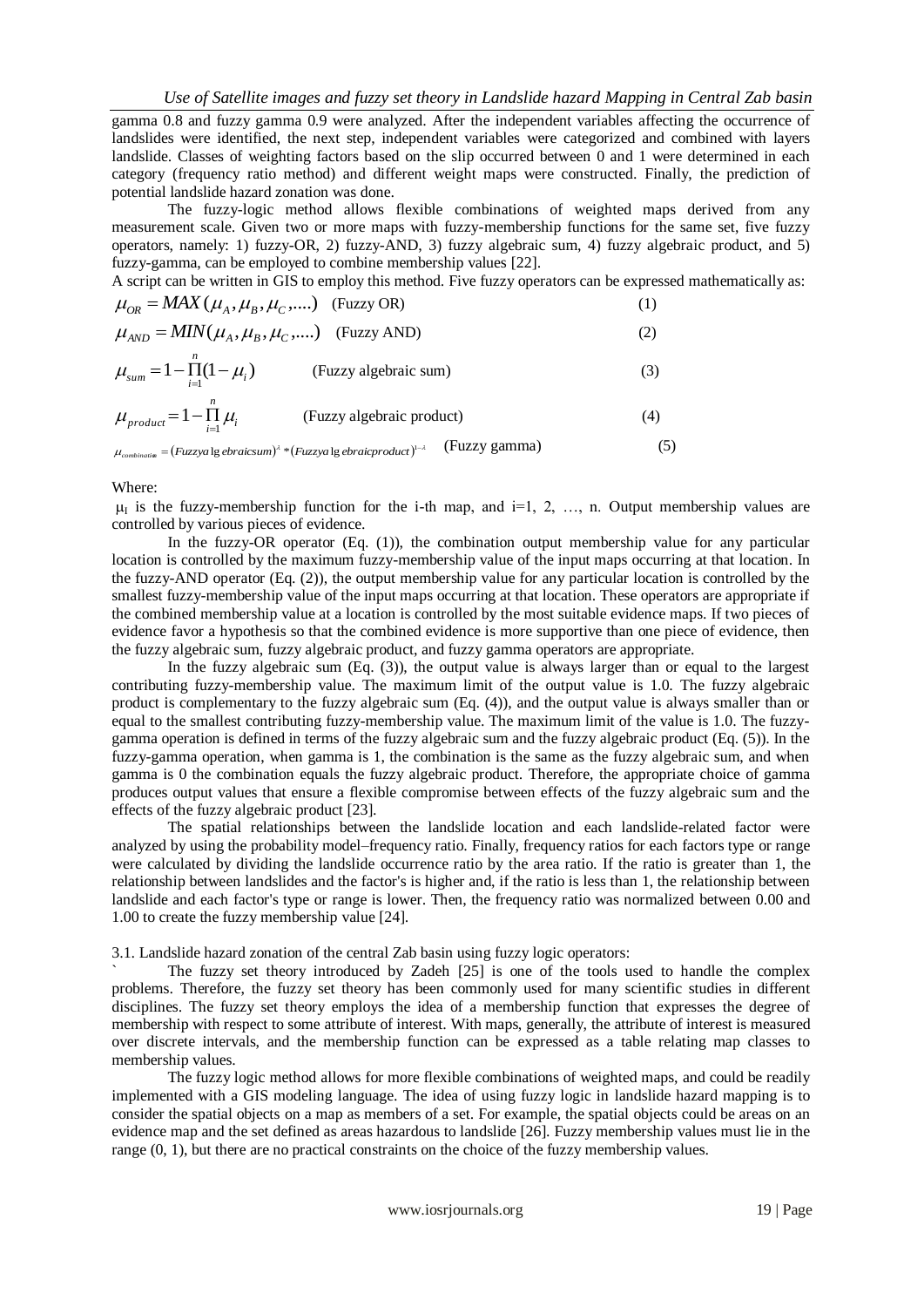### **IV. Results and Discussion**

That fuzzy set is a sufficient tool to convert quality to quantity, despair some people imaging fuzzy set theory is not a in depended approach to risk landslide zonation but it is a tool to promote accuracy different approaches. Values are chosen to reflect the degree of membership of a set, based on subjective judgment. Given two or more maps with fuzzy membership functions for the same set, a variety of operators can be employed to combine the membership values. Then each to obtained weights was normalized using frequency ratio and results were entered to "IDRISI" software [27]. In this study, we used membership function "J-shape".

# 1.1. J-shape function

This function is very contemporary and like as linear membership function. This function has three positions, including: increasing, decreasing and intermediate. If membership function is linear and increasing we must applied equation (6). If membership function is linear and decreasing, we must applied equation (7), [28 and 29].

$$
MJI(Z) = 1/(1 + ((Z - C_1/(C_1 - C_0))^2) \quad C_1 Z \rangle \quad \text{if} \quad MJ(Z) = 1
$$

$$
MJD(Z) = 1/(1 + ((Z - C_2/(C_3 - C_2))^2) \quad C_1 Z \rangle \text{ if} \qquad MJD(Z) = 1 \qquad (7)
$$

Where:

C0, C1, C2 and C3 are the control of the membership function in J – shape (Fig. 3).



Fig.3. J-shape function in fuzzy set

# 1.2. Gamma Operation

Given the dramatic difference between the results of operations Product (equation 8) and Sum (equation 9) or in other words very high adjustment sensitivity of Product Operator and sensitivity to very low of operator Sum, another fuzzy gamma operator (equation 5) presented that it is the result of multiplying two operators and  $\lambda$  is variable between zero and one.

$$
\mu_{combination} = \prod_{i=1}^{n} \mu_i,
$$
\n(8)

$$
\mu_{combination} = 1 - \prod_{i=1}^{n} \mu_i (1 - \mu_i)
$$
\n(9)

$$
\mu_{\textit{combination}} = (Fuzzy a \lg e \textit{braicsum})^{\lambda} * (Fuzzy a \lg e \textit{braicproduct})^{1-\lambda} \tag{10}
$$

## 1.3. Affecting factors on the occurred landslides in the region

The SPOT imagery is mainly composed of green, red, and near-infrared wavebands. In the green and red wavebands, the landslide has a stronger reflectance than other land covers.

However, in the near-infrared waveband, vegetation reflects the near-infrared more strongly than bare soil (landslide). In this study, in order to effectively extract landslides from multitemporal imageries, the image differencing algorithm was used to generate the differentiated image from pre- and post-quake images. The algorithm is based on a pair of coregistered images of the same area collected at different times. The process simply subtracts one digital image, pixel-by-pixel, from another, to generate a third image composed of the numerical differences between the pairs of pixels [30]. The waveband combination  $(G_{dif}, \overline{R}_{dif}, \overline{NIR}_{dif})$  for the differentiated image can be expressed as  $(Eq. (11))$ :

 $(G_{\text{dif}}^{\text{f}}, F_{\text{dif}}^{\text{f}}, \text{NIR}_{\text{dif}}^{\text{f}}) = (G_2 - G_1, R_2 - R_1, \text{NIR}_2 - \text{NIR}_1)$  (11)

Where G2 - G1 is the difference of the green waveband between pre- and post-quake images, R2 - R1 is the difference of the red waveband between pre- and post-quake images, and NIR2 - NIR1 is the difference of the near-infrared waveband between pre- and post-quake images.

The land use change types were categorized by the method of image subtraction, where the brightness value after hazard subtracts that before hazard. The three major change types are positive change, no change,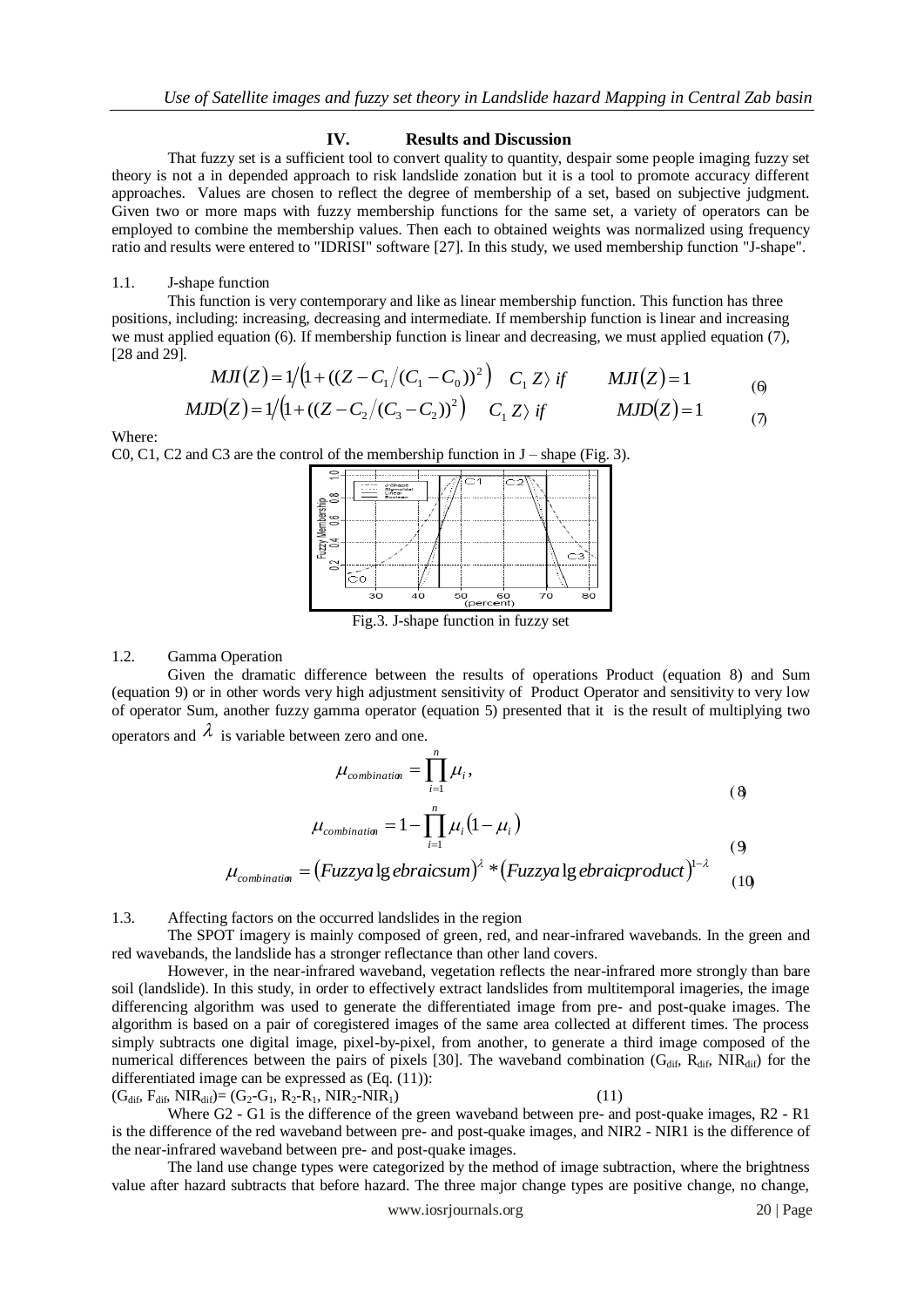and negative change. (1) Positive change is the differential brightness value greater than 0. Vegetation land cover has been substituted for the original bare land surface. In some areas vegetation work had been implemented and received a positive change value. (2) No change is the differential brightness value close to 0. These areas are not suffering from hazards such as undamaged buildings, unchanged vegetated areas and bare land. (3) Negative change is a differential brightness value less than 0 (Fig. 4).



Fig.4. SPOT satellite images at the central Zab basin landslide

We select eight factors as s slope, aspect, litho logy, land use, distance to drainage, distance to road, distance to fault and precipitation namely. These factors divided to several classes that they had some landslides in their area. Extend area and frequency of landslides determined proportion and effect of each class to landslide occurs.

Slope is an undeniable role to occur of landslide. Whatever increase slope, landslide is probability more occur, but this is not always. The result shows that class 30 -60% is the most susceptibility area than classes of slope and classes of all factors.

Slope aspect has accelerated role in landslides event. Slope aspect often is controlling amount of water in the slopes and hillsides. The different parts of a hillside are affected by aspect unequally. the slope of the north had landslides more than other sides and half of the basin's landslides occurred in the North classes and other classes have the lower proportion of landslides occurred.

Lithology is also a mainly controlling parameter for landslide occurred area. This parameter showed a very robust influence on landslide event. Alluvial is sensitive rock to occur landslide. Almost, one third from landslides points, which occurred in the area, are in the alluvial class. Rock types are closely connected with lineaments so lineation has an effective role in a landslide occur. Lineament increase the fracture of rock; therefore, plenty of fracture affected to landslide occurrence. Then, Erodible rock is much more prone to landslides event whereas alluvial is more erosional and deeper weathering.

Landuse showed strong relationship to landslides. Mane made forest are very sensitive for landslide occurred compare to other form of landuse. Although dry farm land has the most landslides among landuse classes, but the extent area is big than other classes particularly mane made forest classes. Second class pasture is the most of insensitive area in among landuse classes because it has a cover of plants.

Drainage network is very important because of the cut slopes by the river, also amount of the moisture that river does within the slopes. The number of landslides is occurred in the class 0-200 m proximity was 11 landslides that it is from positive weight and contrast more than other classes.

Road proximity is the most crucial factors in generate slope instability. Most of landslide occur chiefly were near to road (0-20 m), but area extend of this class is large, so contrast value is lower than another class (50-100 m), because it has plenty pixels compare to other classes. However, spatial relationship between landslides occurred, and road construction is very close especially in northwest of basin.

Distance to fault is another factor in generate slope instability. Although distance to the fault is not as distance to the road from space effect for landslide occur, but in this case near class to lineament and fault have more landslides compare to other classes. About half of the landslides have occurred in Class 0-1000 m.

precipitation has significant factor for landslide occurred area. It can be said with confidence, where rainfall is a low likelihood of landslides is very low. High and intense rainfall in the places that have other sensitive condition it can be triggered factor to accelerate landslides events. The class 700-800 mm plenty of landslides point, although the area extent class (700-800 mm) smaller than the class with higher precipitation.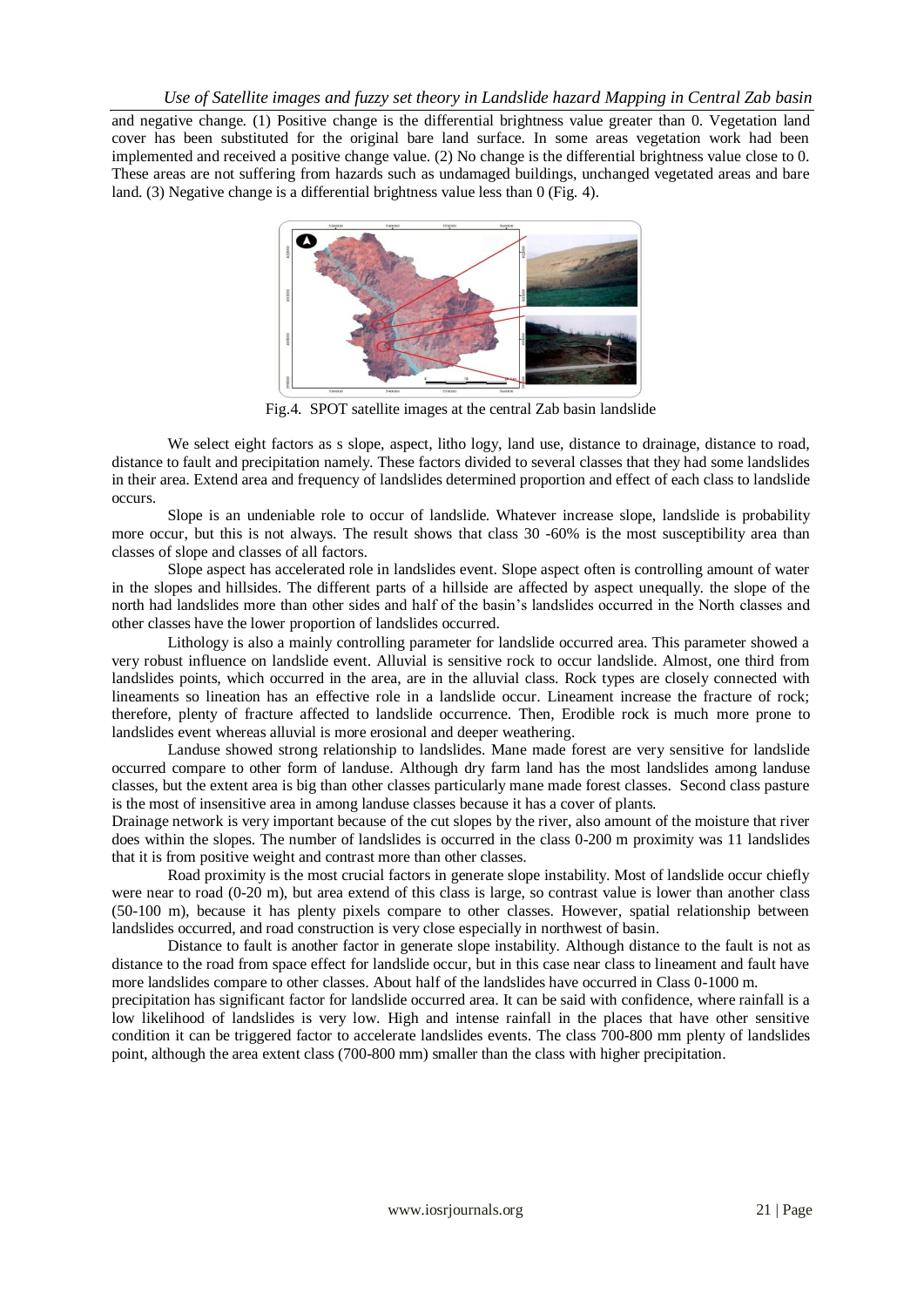*Use of Satellite images and fuzzy set theory in Landslide hazard Mapping in Central Zab basin*

Finally, In this study, 0.8 fuzzy gamma and 0.9 used for landslides zonation in the central zab basin (Fig.5 and Fig.6).



Fig.5. Application of fuzzy gamma (  $\lambda$  = 0.8) operator



Fig.6. Application of fuzzy gamma ( $\lambda = 0.9$ ) operator

# 1.4. Evaluation of operators using quality sum (QS) index

If in the research, multi-hazard map is prepared, the researcher using the quality sum value, of more accurate maps and with more accuracy can be identified. Thus the zoning map with higher Qs have more accuracy [31].Fuzzy evaluation of different operators using the QS index based on the equation (12) was performed.

$$
Qs = \sum_{i=1}^{n} (Dr-1)^2 * S
$$

Where:

 $(12)$ 

n: Number of risk categories S: Area ratio of each zone area to total area **D<sub>r</sub>**: Area ratio in each category, the risk of landslide hazard zones for each area to total area ratio of total surface area of the landslide (Table.1 and Table. 2 ).

| Zoning<br>classes | classes<br>Area (hectares) | % Of<br>classes | Landslide area<br>(hectare) | - -<br>Landslide $(\% )$ |
|-------------------|----------------------------|-----------------|-----------------------------|--------------------------|
| Low               | 113.23                     | 54.10           | 55.76                       | 42.54                    |
| Moderate          | 87.34                      | 23.51           | 35.09                       | 21.37                    |
| High              | 347.12                     | 67.54           | 63.87                       | 33.11                    |
| Very high         | 361.61                     | 73.32           | 71.23                       |                          |

Table 1. Percentage and area of landslide zonation map classes using the fuzzy gamma 0.8

| Table 2. Percentage and area of landslide zonation map classes using the fuzzy gamma 0.9 |  |  |
|------------------------------------------------------------------------------------------|--|--|
|                                                                                          |  |  |

| Zoning classes | classes Area<br>(hectares) | % Of classes | Landslide area<br>(hectare) | Landslide $(\% )$ |
|----------------|----------------------------|--------------|-----------------------------|-------------------|
| Low            | 57.12                      | 44.90        | 12.34                       | 22.31             |
| Moderate       | 148.51                     | 66.13        | 23.45                       | 32.87             |
| High           | 276.13                     | 72.76        | 57.71                       | 61.09             |
| Very high      | 389.88                     | 89.23        | 81.14                       | 71.88             |

In the fuzzy gamma operation, when  $\lambda$  is 1, the combination is the same as the fuzzy algebraic sum, and when  $\lambda$  is 0 the combination equals the fuzzy algebraic product. Judicious choice of  $\lambda$  produces output values that ensure a flexible compromise between the "increase" tendencies of the fuzzy algebraic sum and the "decrease" effects of the fuzzy algebraic product and the use of fuzzy gamma operation (0.8 and 0.9) in the generation of the landslide susceptibility map seems to be a reliable approach.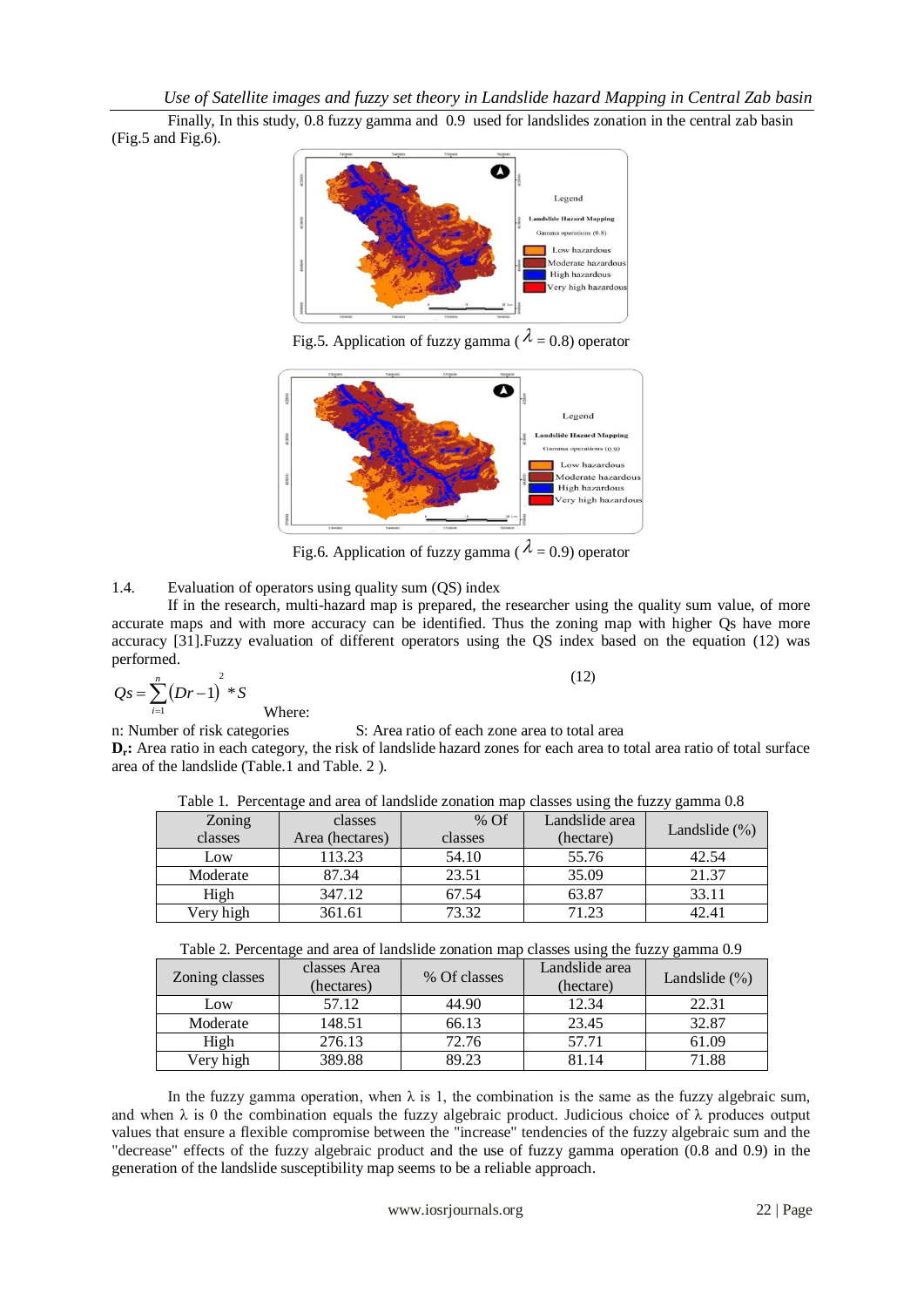#### **V. Conclusion**

The fuzzy logic approach used in this paper provides a flexible method with which to include an expert's opinion in developing an inference network. The variety of fuzzy operators enables the expert to examine different combinations and produce an intermediate map, or add any new data layer to the model and to test its affect on the final possibility map. Because the fuzzy membership functions assessed for factor maps were mainly extracted from the field data and satellite images, the procedure followed during the study should find locations of the known landslides. In order to control the performance of the produced susceptibility map, a comparison between the landslide susceptibility class zones on the map and the landslides was carried out. In the fuzzy algebraic operator to multiply the weight of each other's numbers tend towards zero. About 75 percent of the landslides in the classes are very low and low. In sum, Fuzzy pixels value to a very low accuracy in determining the willingness and ability to slip areas. The fuzzy gamma operator 0.8, the class is low to moderate in total 64% of the landslides occurred. Stories high and very high in total 75 percent of the landslides occurred.

Gamma values assigned for each gamma combination operation play the most important role on the output fuzzy membership functions. Owing to the constant value for gamma, the outputs are essentially based on the fuzzy membership functions assessed to factor maps classes.

The fuzzy gamma operator 0.9, approximately 72 percent of the landslides with large classes are very high. Fuzzy different operators by using the QS index showed that the fuzzy model gamma 0.9 was the most appropriate model to determine the ability of in the central zab basin. This landslide susceptibility map can be used as a planning tool but would rather not be recommended for individual site specific evaluation. Areas within the high and very high susceptibility categories should require further study by engineering geologists before development to determine the extent of possibly unstable conditions.

#### **VI. Acknowledgements**

We are thankful to the Department of Remote sensing in Universiti Teknologi Malaysia (UTM) and International Doctorial Fellowship (IDF), for providing the facilities for this investigation.

#### **References**

- [1] H. J. Siddle, D. B. Jones, and H. R. Payne, Development of a methodology for landslip potential mapping in the Rhonda Valley. In Slope Stability Engineering, Developments and applications, Proc. Int. Conf. On Slope Stability, Isle of Wight, 15-18 April (Ed. R. J. Chandler), Thomas Telford, 1991, 137-148.
- [2] E.M. Lee, J. C. Doorkamp, D. Brunsden, and N.H. Noton, Ground movement in Ventnor, Isle of Wight. Research Contract No. PECD 7/1/272. A report by Geomorphological Services Ltd for the department of environment, 1991.
- [3] J.N. Hutchinson, and M. P. Chandler, A preliminary landslide hazard zonation of the under cliff of the Isle of Wight. In Slope stability engineering, development and applications. Proc. Int. Conf. On Slope stability, Isle of Wight, 15-18 April (Ed. R. J. Chandler), Thomas Telford, 1991, 197-206.
- [4] A.T. Moon, R. J. Olds, R. A. Wilson, and B. C. Burman, Debris flow zoning at Montrose, Victoria. In Landslides, Proc. Sixth Int. Symp. On Landslides, February, Christchurch, New Zealand. A.A. Balkema, Rotterdam, The Netherlands, Vol. 2, 1992, 1015- 1022.
- [5] G. C. Morgan, G.E. Rawlings, and J. C. Sobkowicz, Evaluating total risk to communities from large debris flows. In Geotechnique and natural hazards. Proc. Geohazards '92 Symposium, BiTech Publishers, Canada, 1992, 225-236.
- [6] E Leroi, Landslide hazard-Risk maps at different scales: objectives, tools and development. In Landslides, Proc. Int. Symp. On Landslides, Trondheim, 17-21 June (Ed. K. Senneset), 1996, 35-52.
- [7] A Akgun, S. Dag, F. Bulut, Landslide susceptibility mapping for a landslide-prone area (Findikli, NE of Turkey) by likelihood frequency ratio and weighted linear combination models. Environment Geology, 54(6), 2007, 1127–1143.
- [8] A Clerici Perego, S. Tellini, and C. Vescovi, A GIS-based automated procedure for landslide susceptibility mapping by the conditional analysis method: the Baganza valley case study (Italian Northern Apennines), Environment Geology 50, 2006, 941– 961.
- [9] W.R. Jibson, L.H. Edwin and A.M. John, A method for producing digital probabilistic seismic landslide hazard maps, Engineering Geology, 58, 2000, 271–289.
- [10] C Baeza, J. Corominas, Assessment of shallow landslide susceptibility by means of multivariate statistical techniques. Earth Surface Processes and Landforms 26, 2001, 1251–1263.
- [11] A Clerici, S. Perego, C. Tellini, and P. Vescovi, A procedure for landslide susceptibility zonation by the conditional analysis method. Geomorphology, 48, 2002, 349–364.
- [12] L Donati, M.C. Turrini, An objective method to rank the importance of the factors predisposing to landslides with the GIS methodology: application to an area of the Apennines (Valnerina; Perugia, Italy). Engineering Geology, 63, 2002, 277–289.
- [13] S Lee, J. Choi, K. Min, Probabilistic landslide hazard mapping using GIS and remote sensing data at Boeun, Korea. International Journal of Remote Sensing, 25, 2004, 2037–2052.
- [14] H.T. Gomez, T. Kavzoglu, Assessment of shallow landslide susceptibility using artificial neural networks in Jabonosa River Basin, Venezuela. Engineering Geology, 78(1–2), 2005, 11–27.
- [15] M Xie, T. Esaki, and M. Cai, A time-space based approach for mapping rainfall-induced shallow landslide hazard. Environment Geology, 46, 2004, 840–850.
- [16] A Pistocchi, L. Luzi, P. Napolitano, The use of predictive modeling techniques for optimal exploitation of spatial databases: a case study in landslide hazard mapping with expert system-like methods. Environment Geology, 41, 2002, 765–775.
- [17] S Lee, B. Pradhan, Probabilistic landslide risk mapping at Penang Island, Malaysia. Journal of Earth System Science, 115(6), 2006,1–12.
- [18] B Pradhan, S. Lee, Utilization of optical remote sensing data and GIS tools for regional landslide hazard analysis by using an artificial neural network model at Selangor, Malaysia. Earth Science Frontier 14(6), 2007, 143–152.